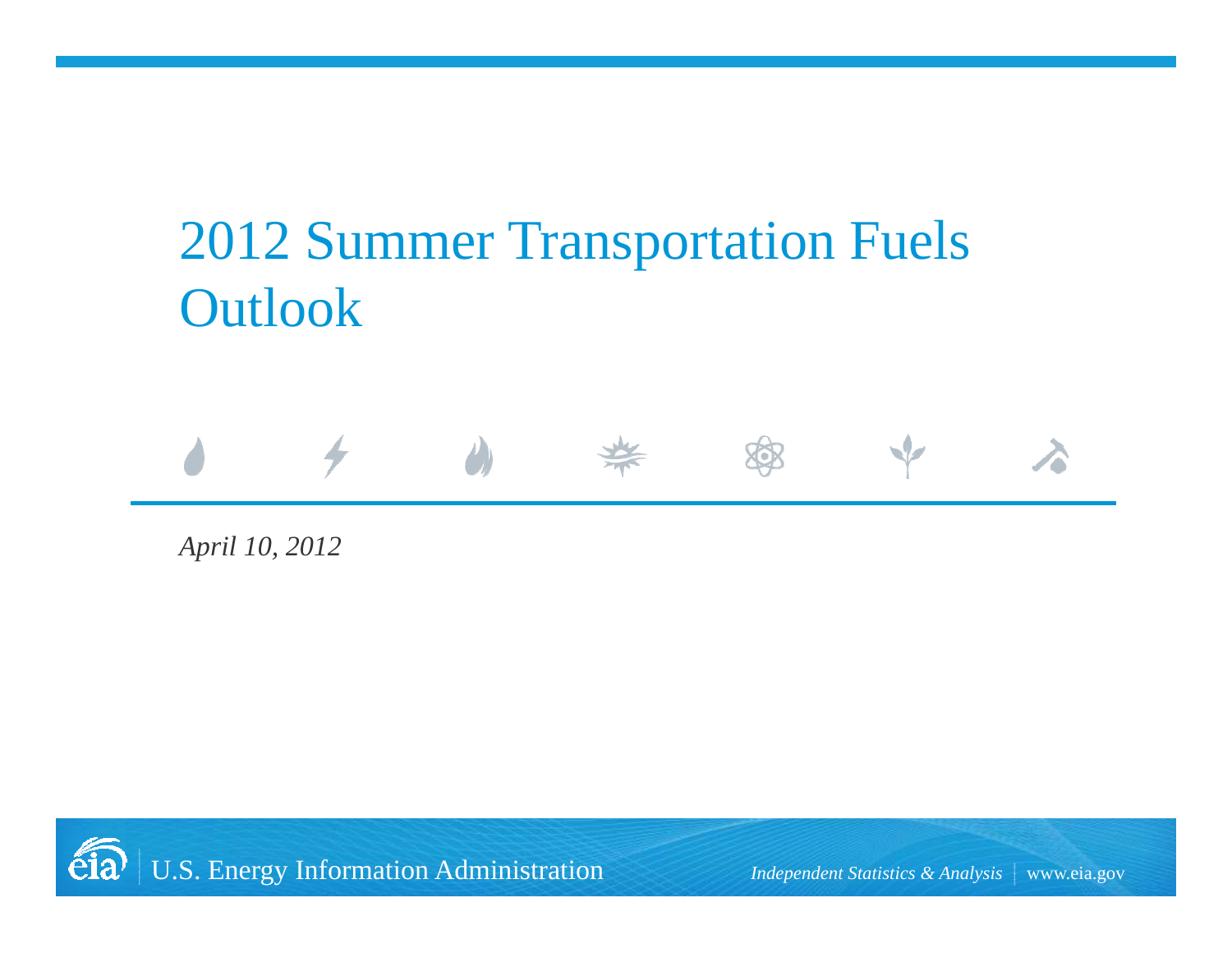# Key factors driving the short-term outlook

- Recovery in Libyan production but lower crude oil exports from South Sudan, Syria, and Yemen and uncertainty over the level and security of supply from Iran and other countries in the Middle East and North Africa region.
- Decline in consumption in OECD countries including the United States but continuing consumption growth in emerging economies.
- Continuing discount for West Texas Intermediate crude oil relative to other world crudes.

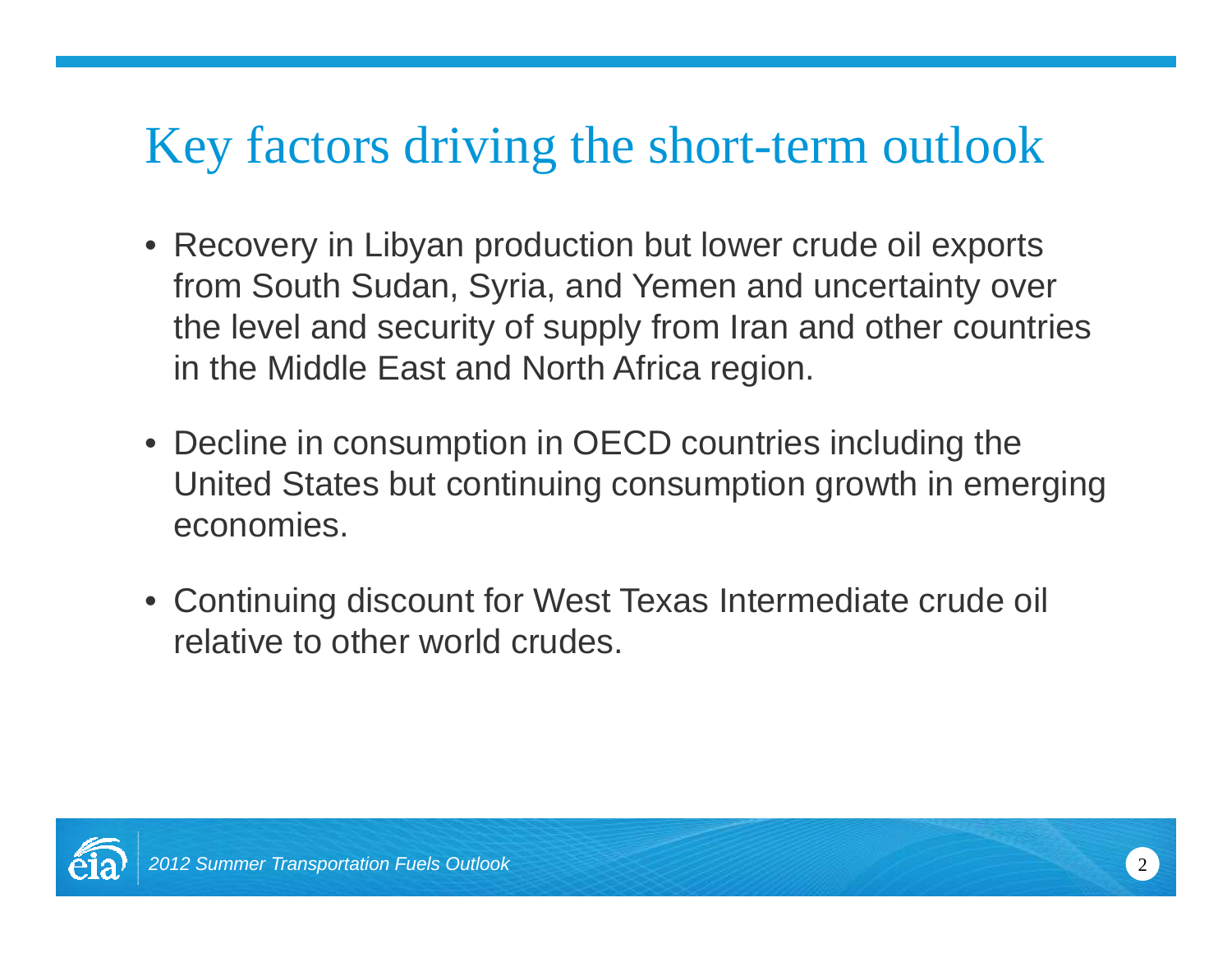### World liquid fuels consumption is projected to increase by 0.9 million bbl/d in 2012

million barrels per day and the state of the million barrels per day million barrels per day



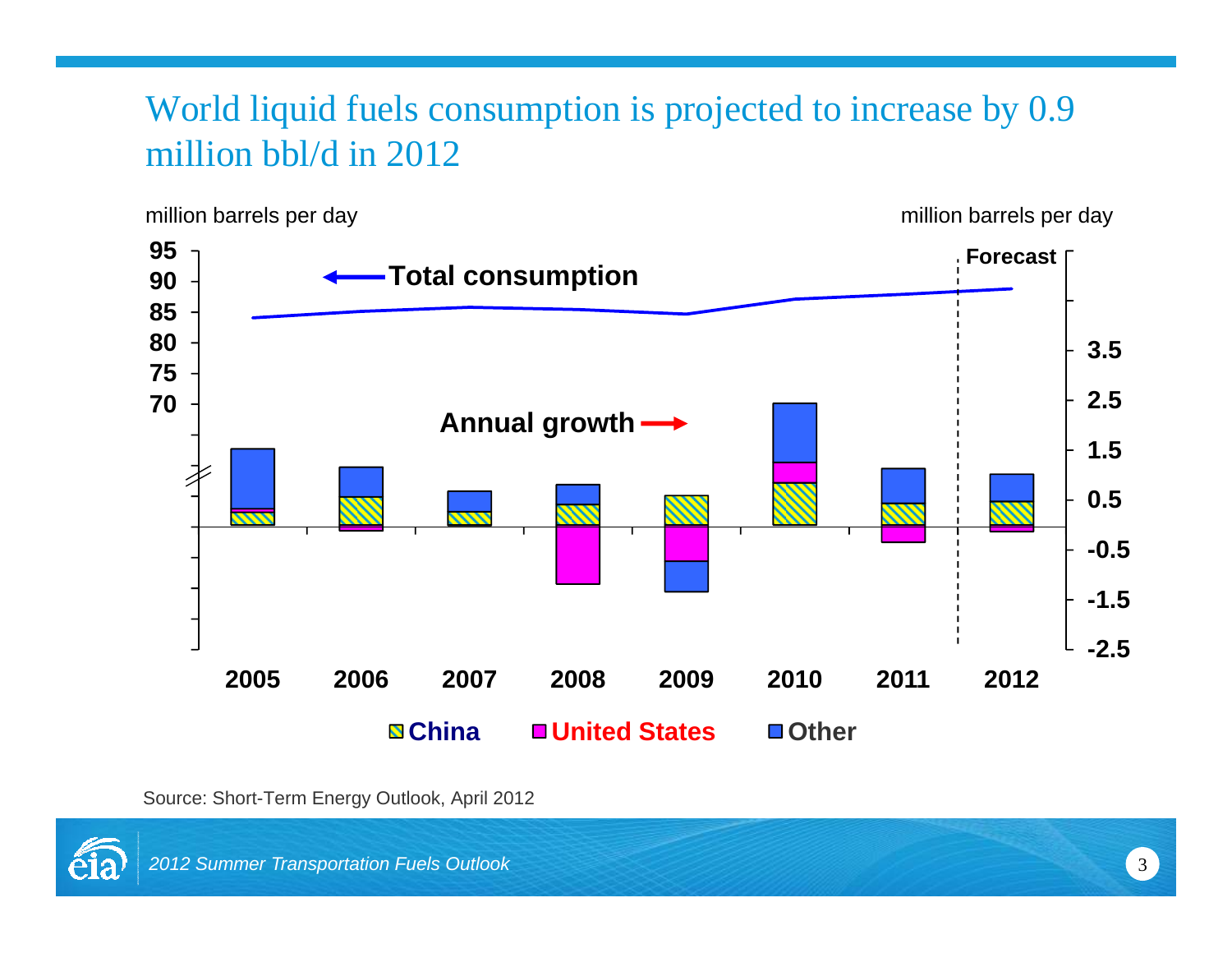#### Non-OPEC production growth in 2012 is expected to keep pace with world consumption growth for first time since 2009

million barrels per day (change from prior year ) dollars per barrel (change from prior year)



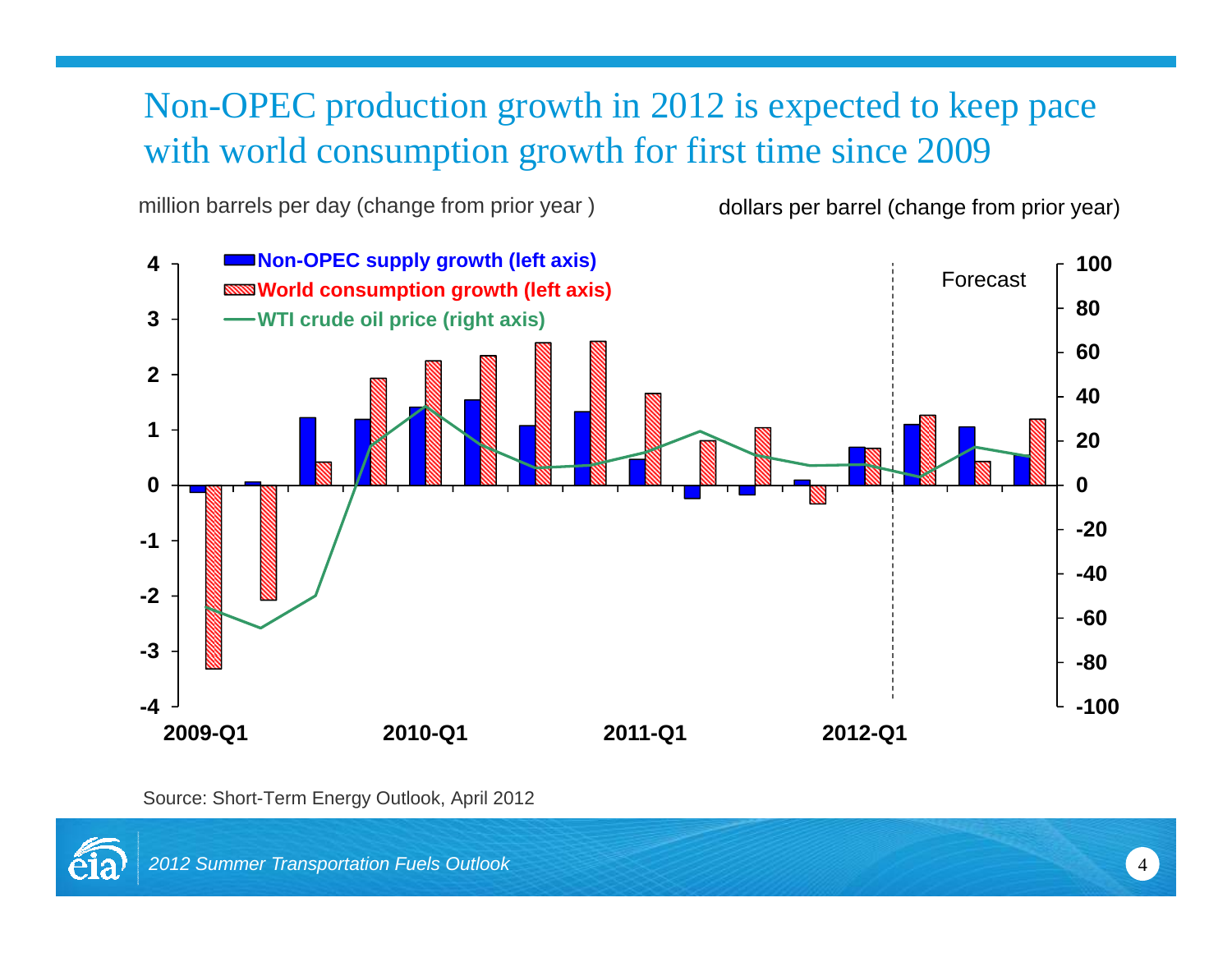World oil spare production capacity slowly increases from low point in as recovery in Libyan production is offset by production disruption elsewhere in the Middle East and North Africa



Note: Shaded area represents 2001 - 2011 average (2.6 million barrels per day)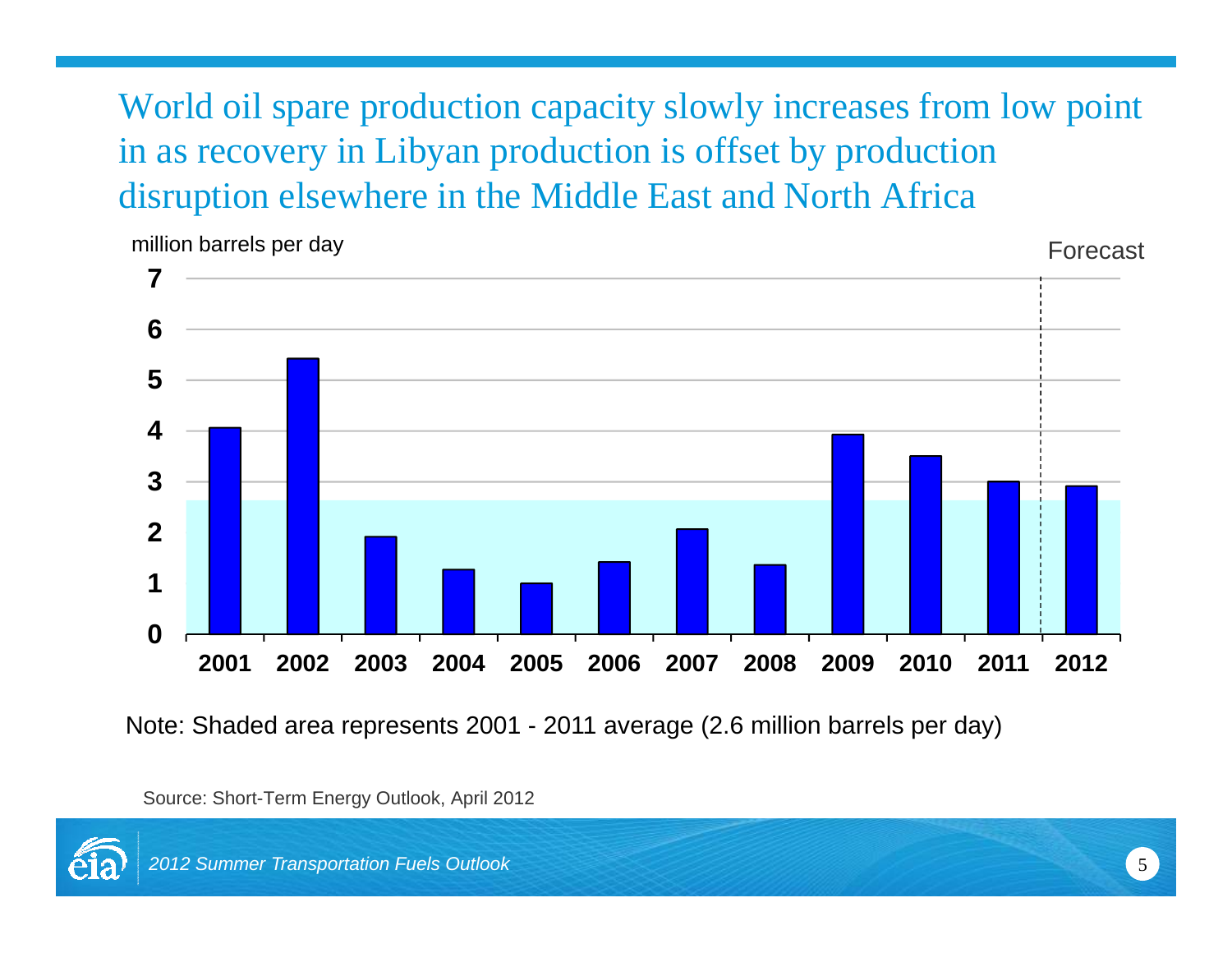#### EIA expects WTI crude oil prices will average \$107 per barrel this summer (April – September)

dollars per barrel



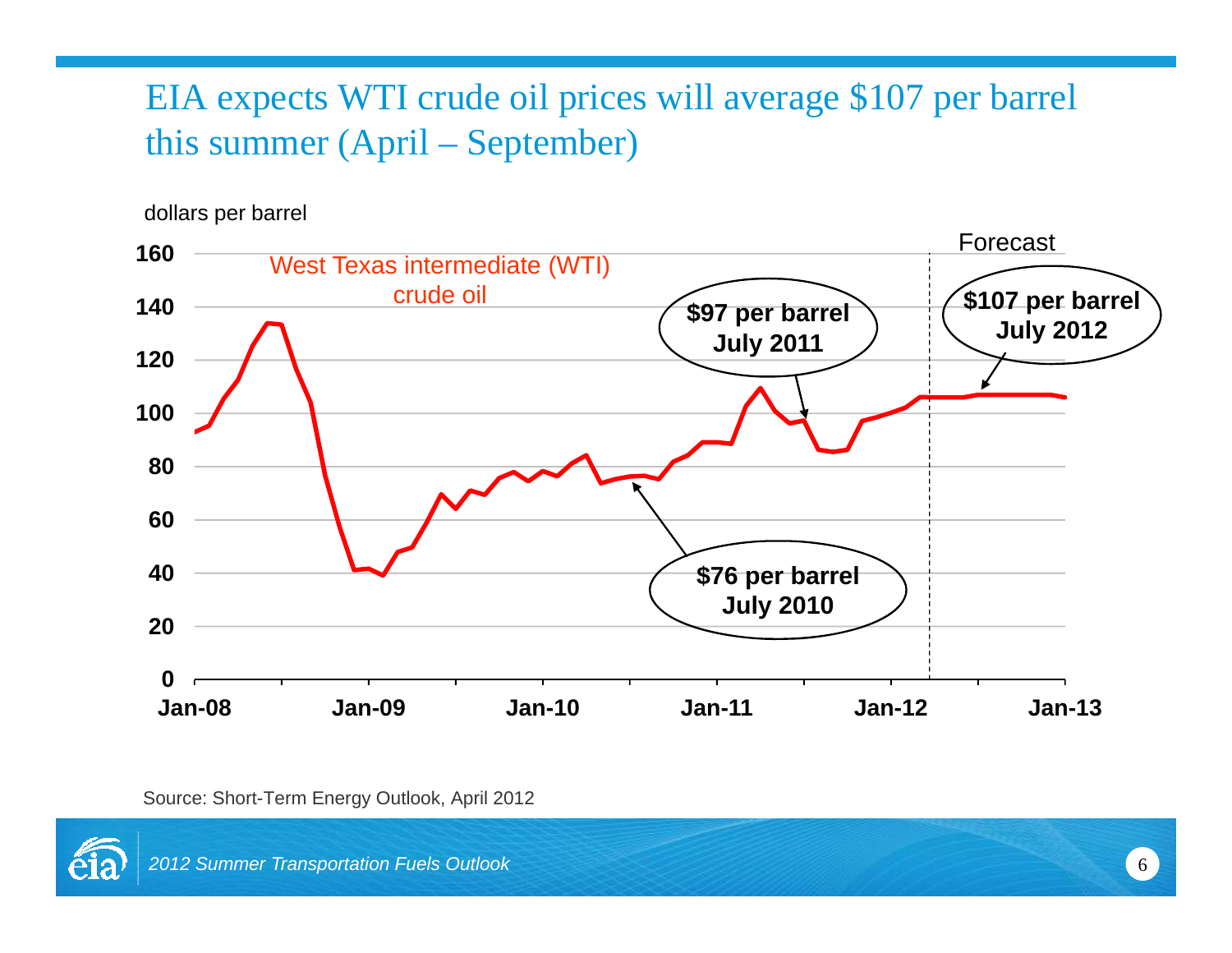#### Uncertainty over crude oil price forecasts remains high

dollars per barrel



Notes: Confidence intervals calculated using NYMEX market data for the five trading days ending April 5, 2012. Intervals not shown for months with little trading in "close-to-the-money" options contracts.

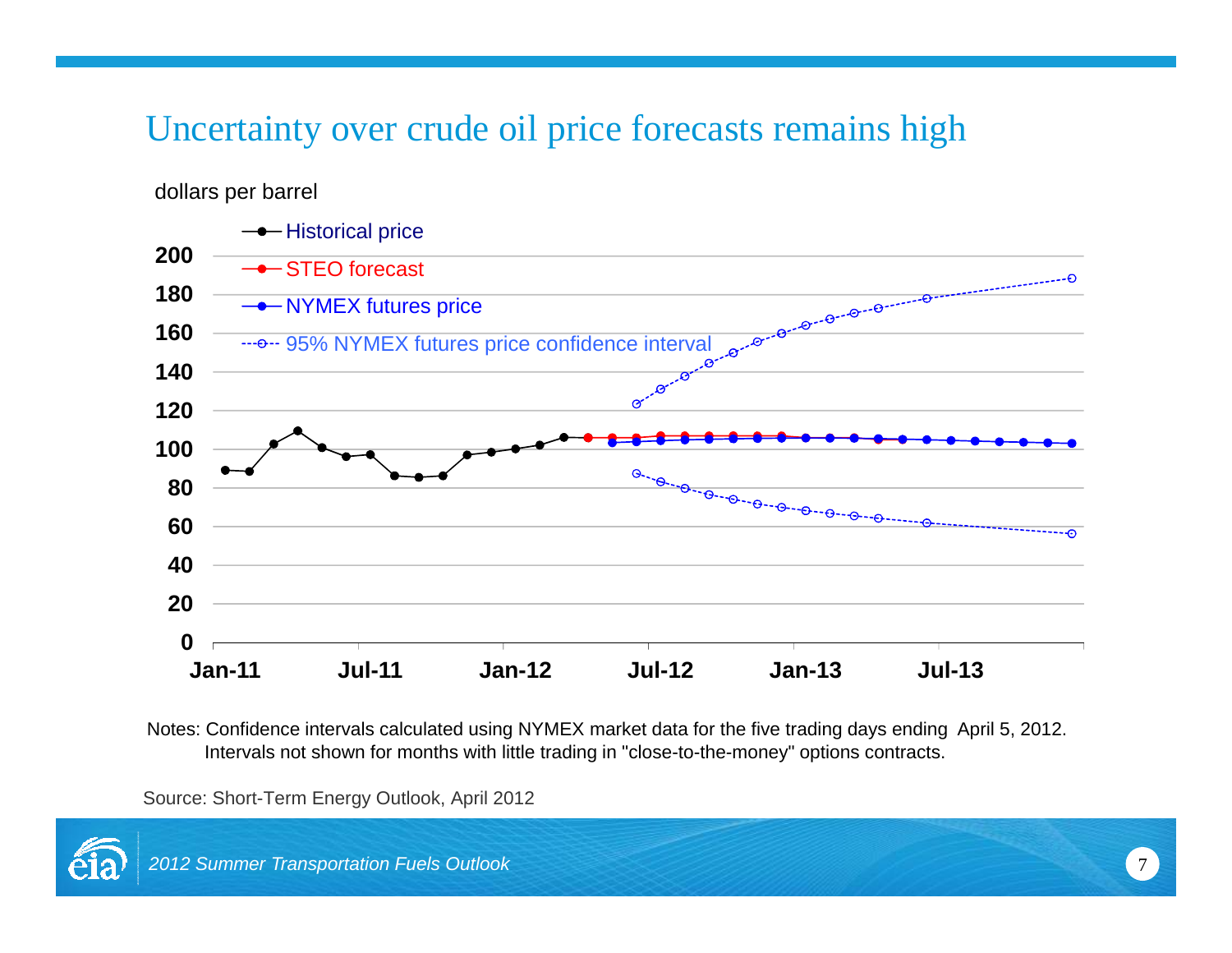### Probabilities the West Texas Intermediate (WTI) crude oil price may exceed given levels



Probability of WTI price exceeding certain levels

Notes: Price probabilities calculated using NYMEX market data for the five trading days ending April 5, 2012. Values not calculated for months with little trading in "close-to-the-money" options contracts.

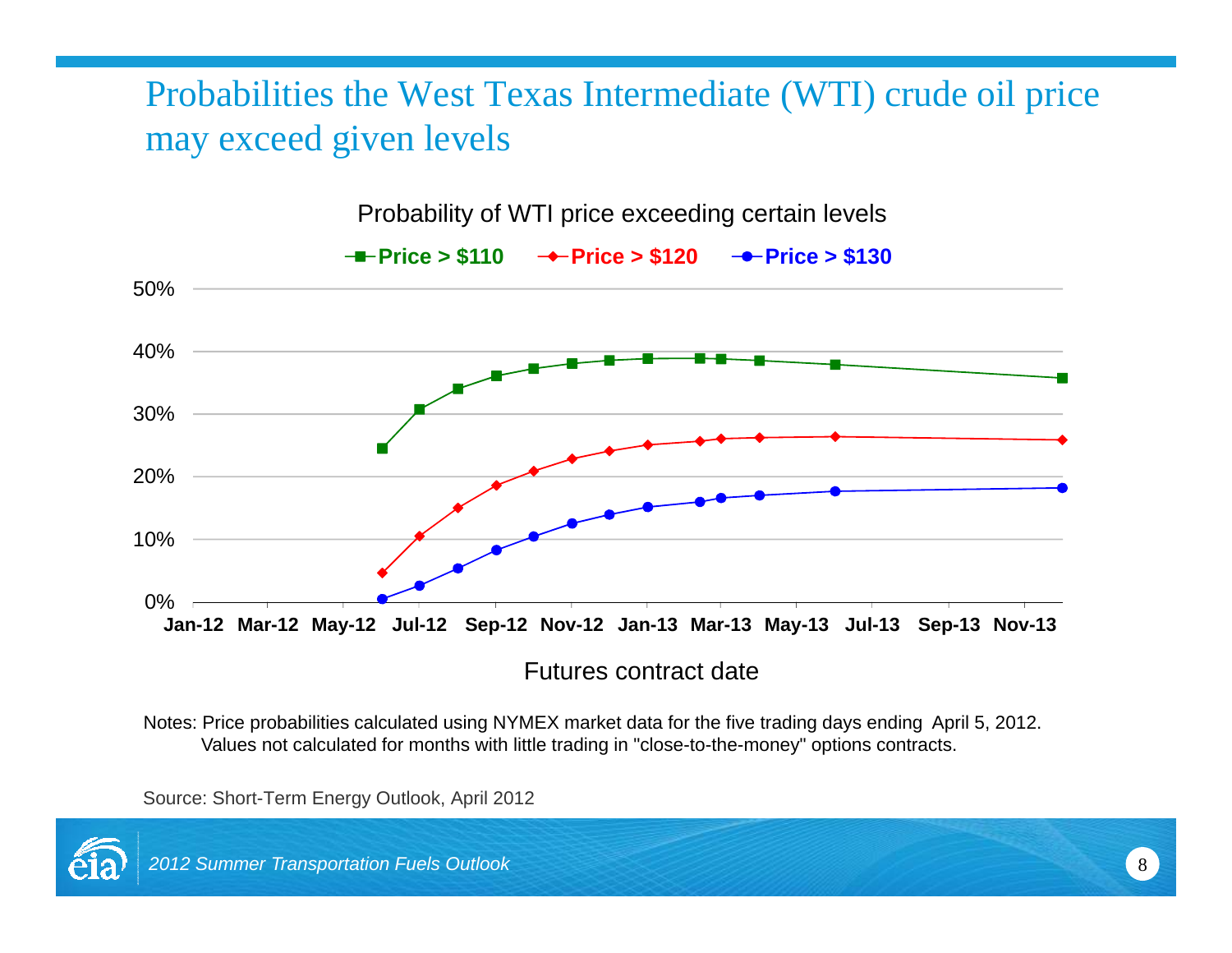#### Major characteristics of 2012 U.S. summer (April – September) outlook for gasoline

- Higher crude oil prices
- Declining gasoline consumption
- Slight decline in fuel ethanol blending
- Stronger refining margins for gasoline

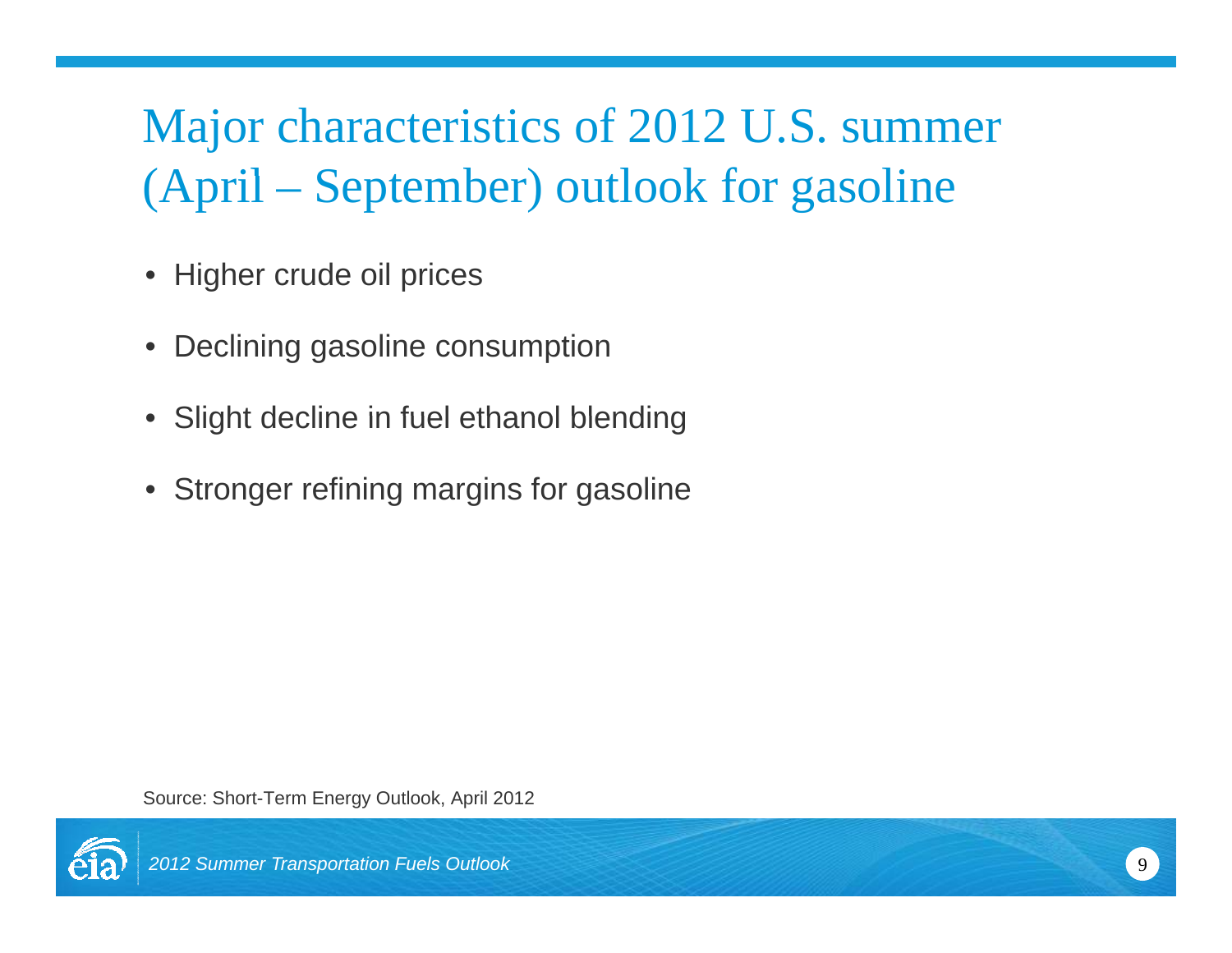### Summer regular-grade gasoline retail price forecast averages \$3.95 per gallon

dollars per gallon



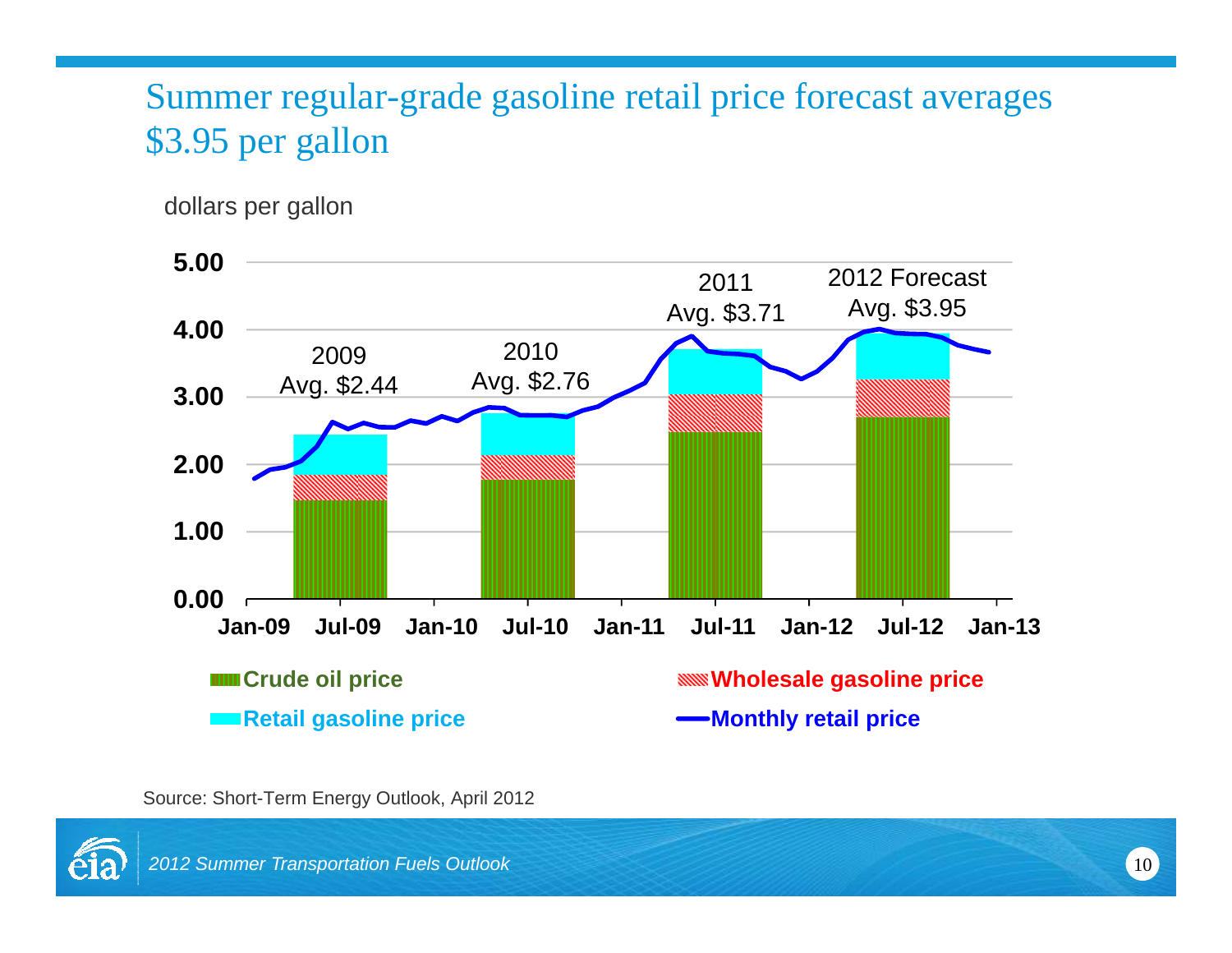Regular gasoline summer prices vary by region



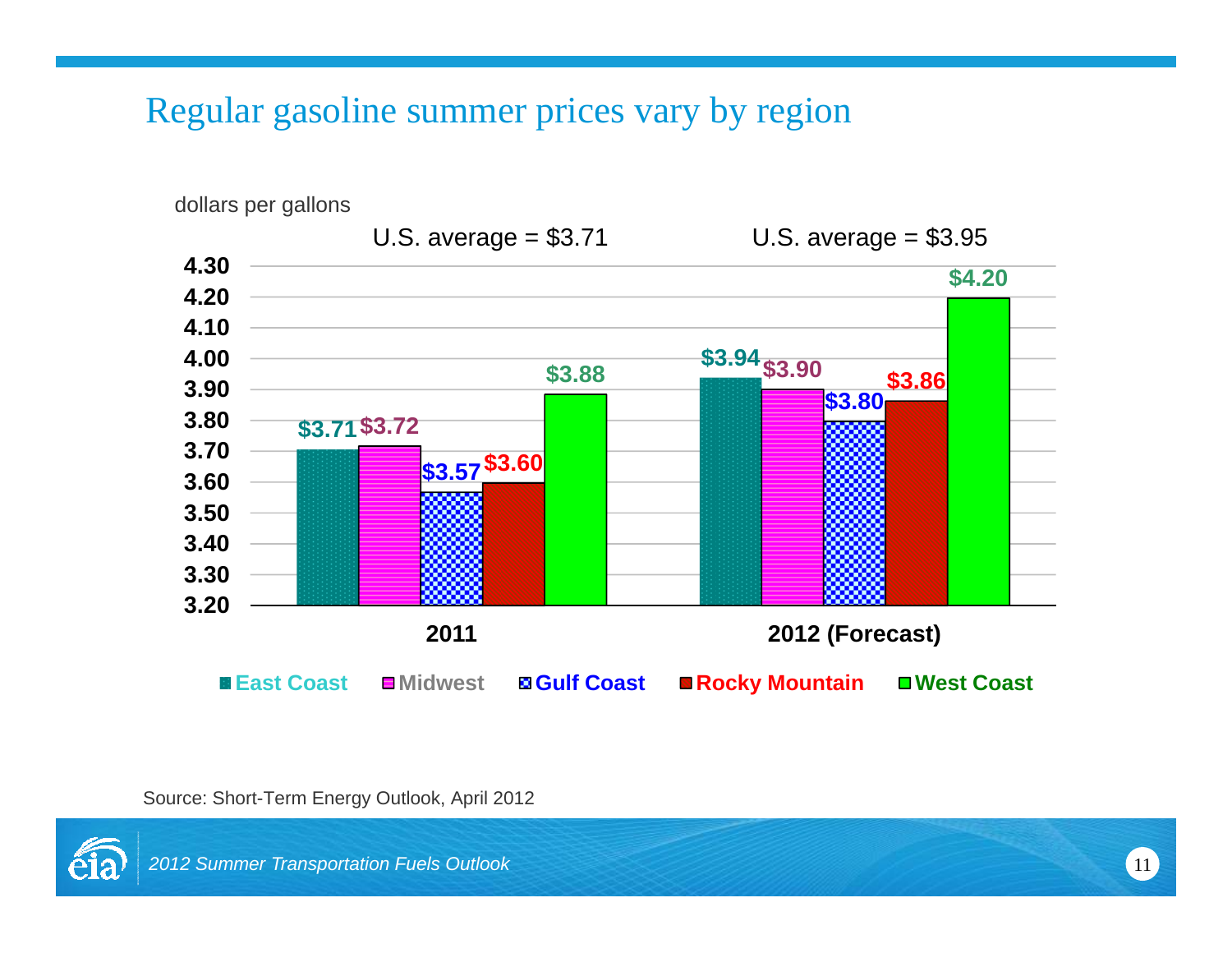## Since summer 2011, 26% of East Coast refinery capacity has stopped operating

|                               | <b>Status</b>           | <b>Crude Unit Capacity</b><br>(barrels per calendar day) | <b>Percent of</b><br><b>Region</b> |
|-------------------------------|-------------------------|----------------------------------------------------------|------------------------------------|
| Owner                         |                         |                                                          |                                    |
| Operating refineries (7)      | Operating               | 675,200                                                  | 49%                                |
| Sunoco Inc., Philadelphia, PA | Operating, For Sale (1) | 335,000                                                  | 24%                                |
| Sunoco Inc., Marcus Hook, PA  | Idled 12/2011, For Sale | 178,000                                                  | 13%                                |
| ConocoPhillips, Trainer, PA   | Idled 9/2011, For Sale  | 185,000                                                  | 13%                                |
|                               |                         |                                                          |                                    |
| Total Operating and Idled     |                         | 1,373,200                                                | 100%                               |

(1) Sunoco has announced plans to close the Sunoco Philadelphia refinery (335,000 bbl/d) in July 2012 if no buyer is found.

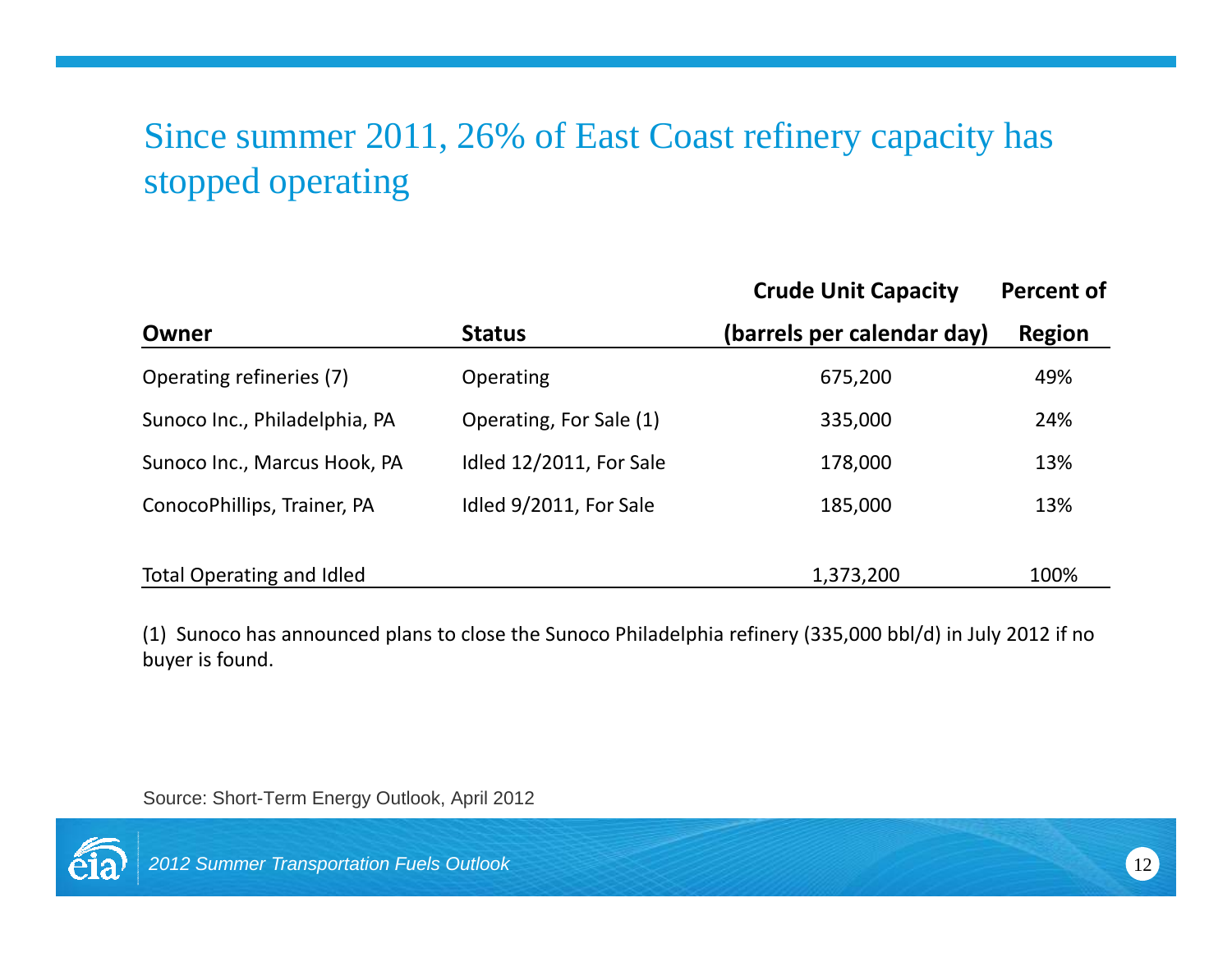### Summer retail diesel price forecast averages \$4.21per gallon, up \$0.27 per gallon from last summer

dollars per gallon



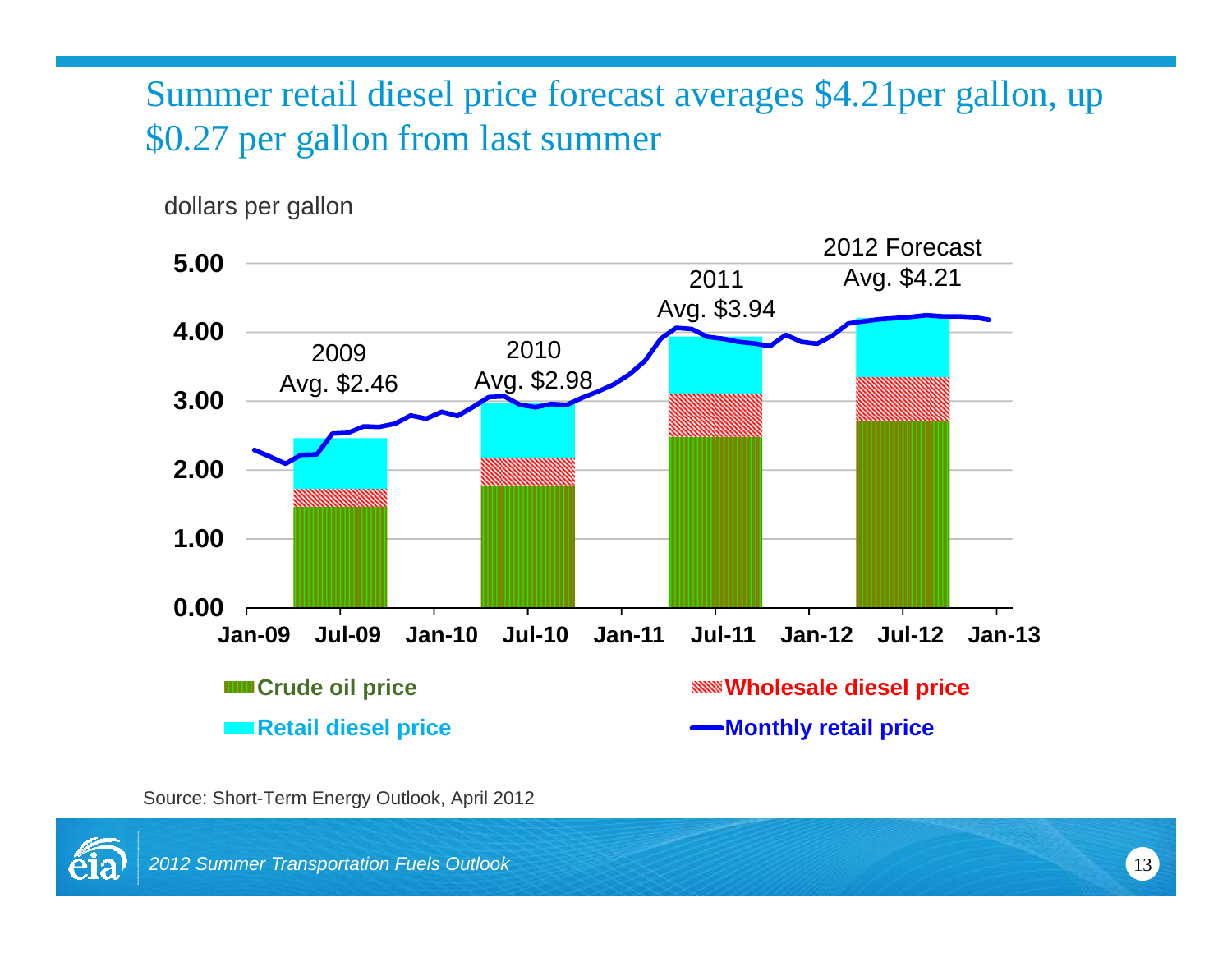# Higher gasoline prices and modest income growth restrain U.S. gasoline consumption growth

percent change from prior summer



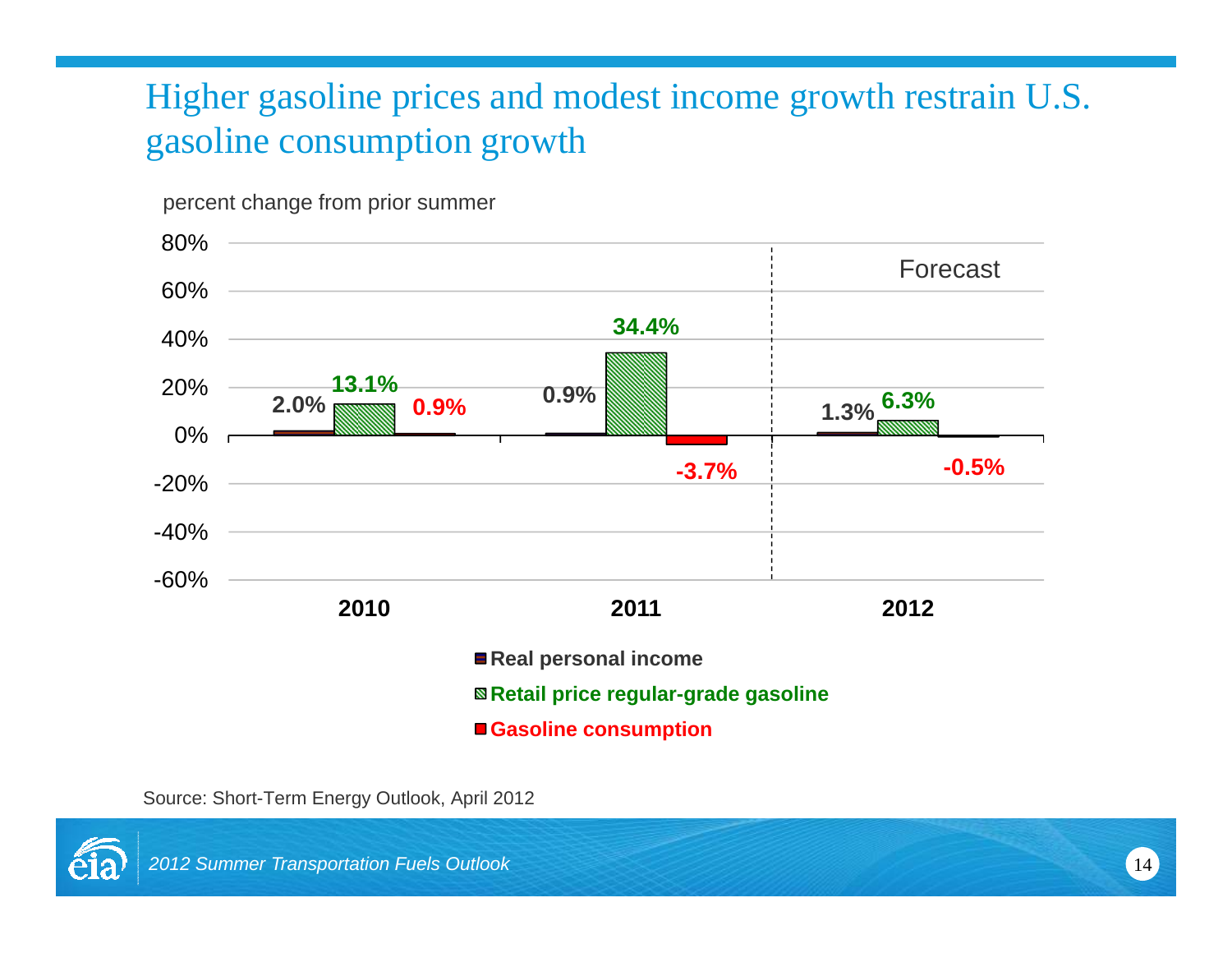### The summer gasoline consumption and supply outlook at the national level in 2012 is very similar to that in 2011

million barrels per day (change from prior summer )



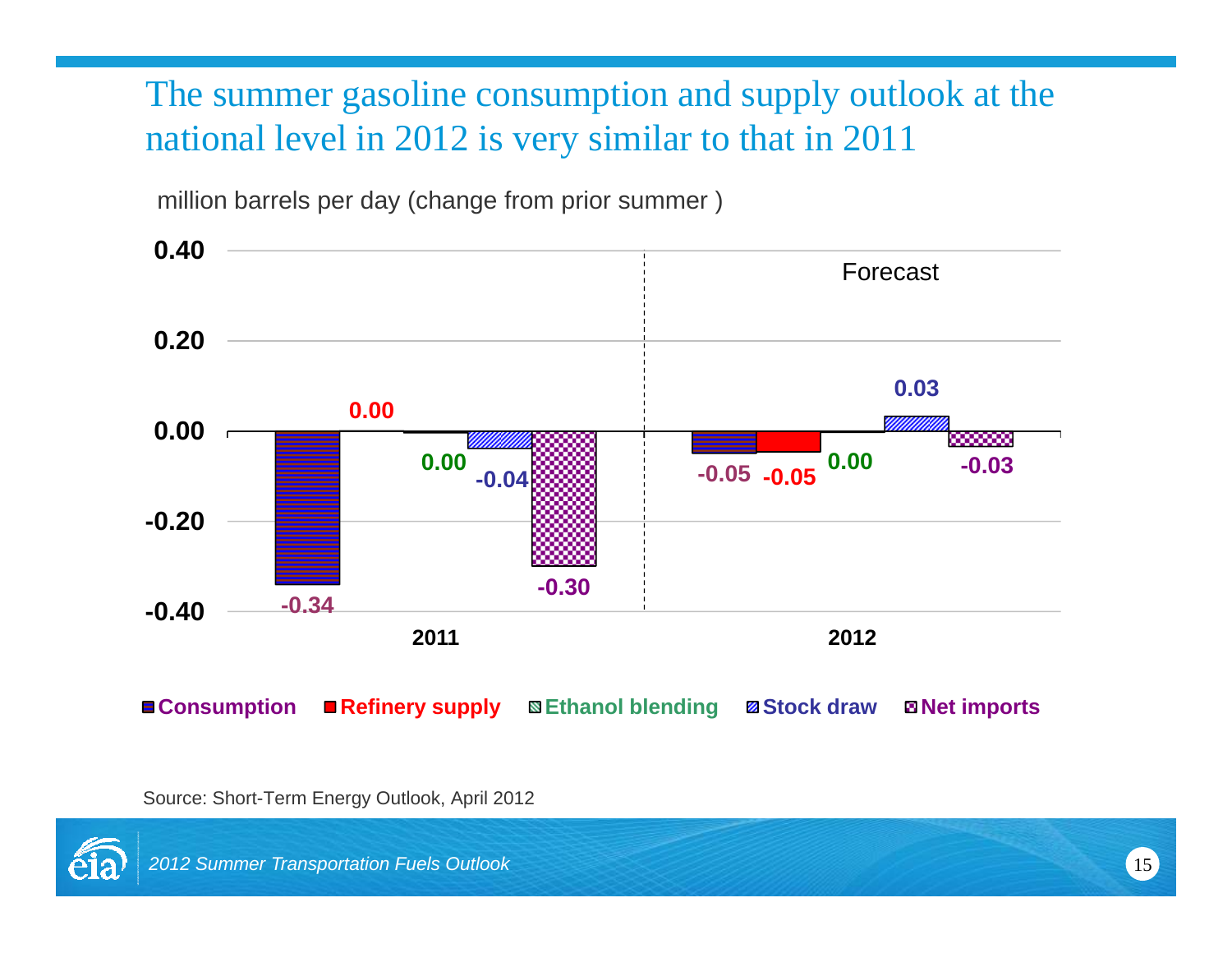#### EIA expects natural gas prices will remain low this year



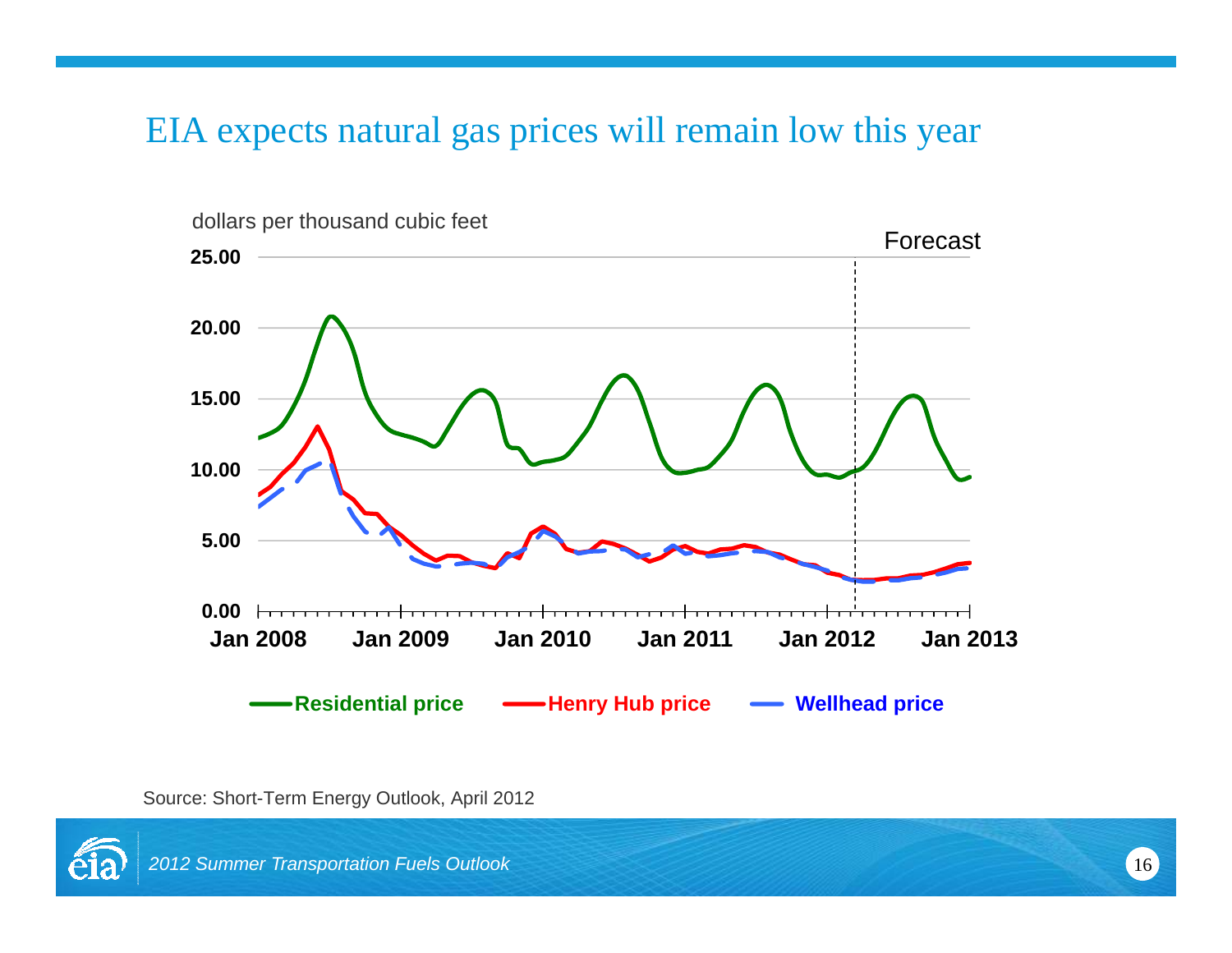### A small increase expected in residential electricity average price during 2012

change from prior year



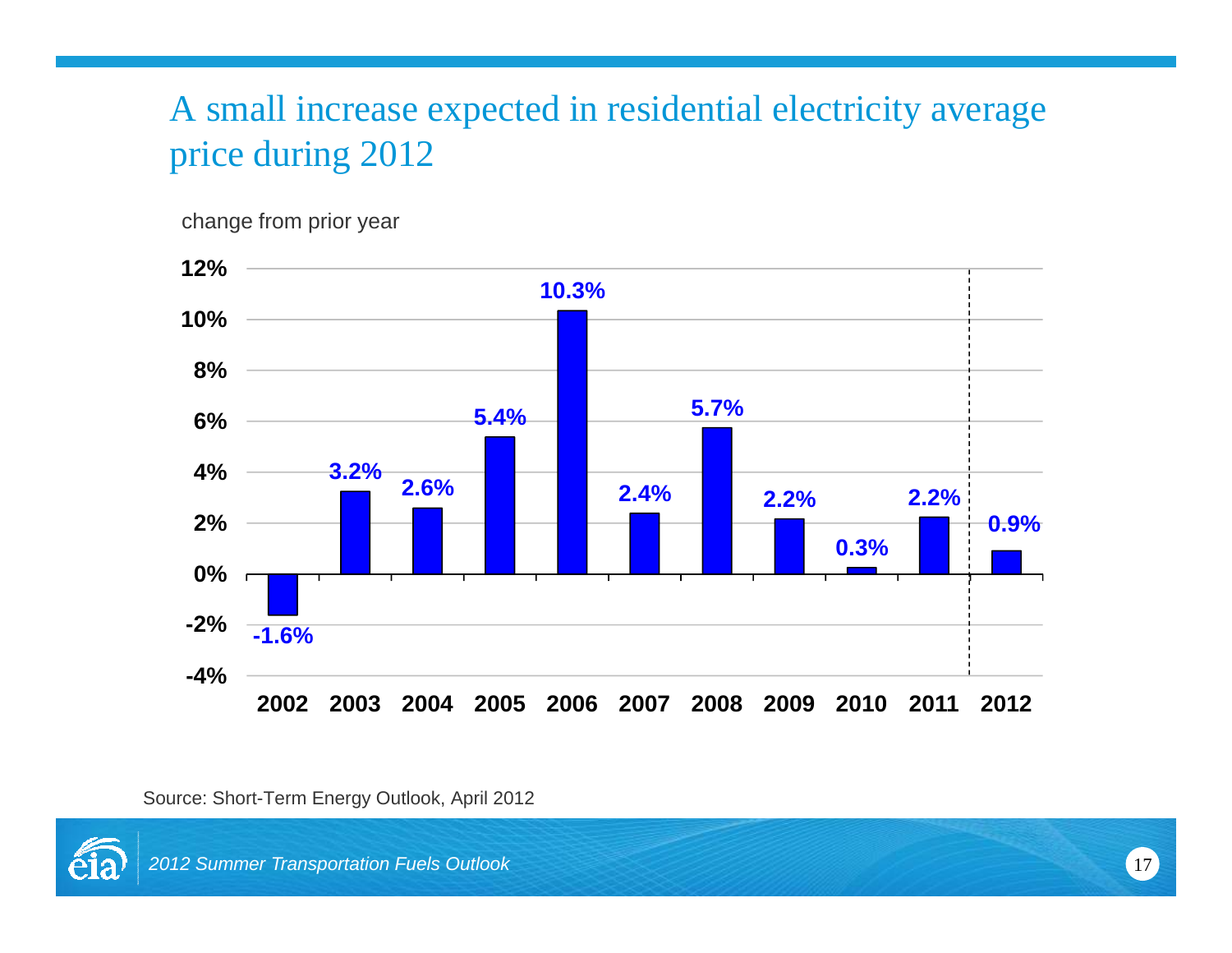# **Summary**

- *Oil and Gasoline:* World consumption growth and supply disruptions and unrest in Middle East and North Africa regions contribute to higher oil and product prices.
	- *WTI Crude oil prices expected to average about \$107 per barrel this summer compared with \$96 per barrel last summer.*
	- Gasoline retail prices are expected to average \$3.95 per gallon this summer, *compared with \$3.71 per gallon last summer.*
	- *Diesel fuel prices increase from an average \$3.94 per gallon last summer to \$4 21 per gallon this summer \$4.21*
	- *Market uncertainties are many and may significantly impact prices and supplies during the rest of 2012.*
- *Natural Gas.* Henry Hub spot price expected to average \$2.51 per million Btu in 2012, \$1.49 below the 2011 average.

**Electricity Prices.** Slight increase in average residential electricity price expected in 2012.